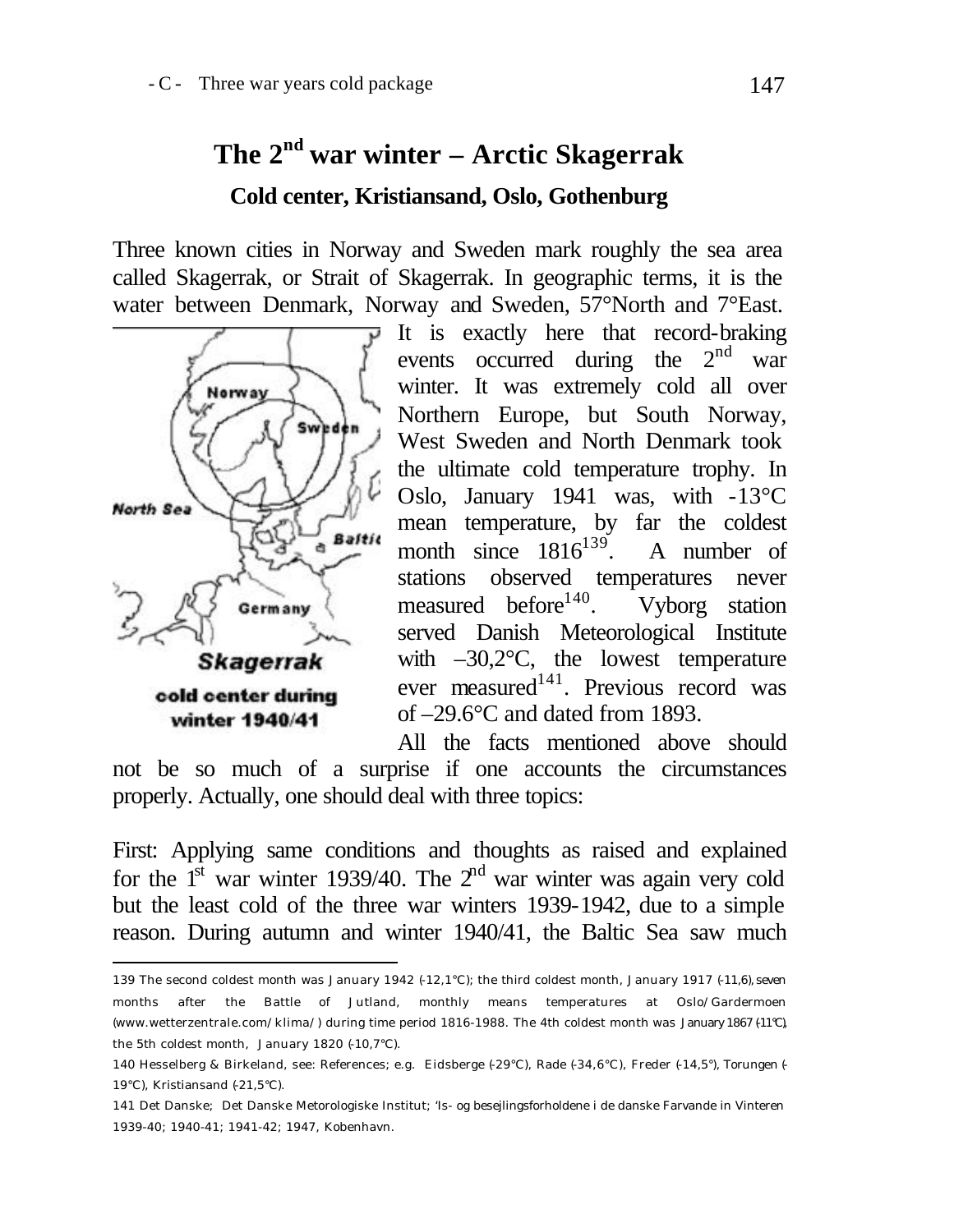less naval war activities than during the same time in 1939/40 and 1941/42. In a following section, a brief overview of naval activities and severity of winter 1941/42 throughout North Europe will be given. It will prove, beyond any doubts, that war at sea paved the way for arctic conditions. However, we will focus on the next two topics.

Second: Skagerrak and Norwegian coastal seas over a distance of 2000 km from Oslo to Tromsø became a major naval battleground, from May until June 1940, when Germany attacked and occupied Norway, operation known under the codename "Weserübung". Norway's fjords and coastal seas remained under anthropogenic stress after June 1940, until arctic conditions had settled in with record low temperatures in January 1941.

Third: With a depth of down to 700 meters, Skagerrak basin is a unique area in the seawater structure of North and Baltic Sea. With regard to its depth, there are some minor similarities with the Gulf of Bothnia (max. 294m). But Skagerrak is completely different for a number of other reasons, particularly salinity and current system, which includes substantial water inflow from the Atlantic Ocean. Making war in a sea area where water temperatures are permanently below 6°C, at a depth between about 100m deep and the sea bottom, brings up a new dimension in our "hot soup stirring" theory. Logically, if only the surface is hot and the bottom of the soup cup is cold, churning would decrease temperature at surface, reduce evaporation, reduce 'giving off steam', and reduce the release of stored heat.

The last two topics are both responsible for causing a record cold winter in the triangle Oslo, Gothenburg and Vyborg area and, therefore, they deserve a more detailed presentation and discussion.

## **An overview of winter 1940/41**

General conditions of war winter 1940/41 in Northern Europe are easy to explain. Even though the winter was very cold, it did not equal that of 1939/40 (Germany, Holland, Britain) or the third war winter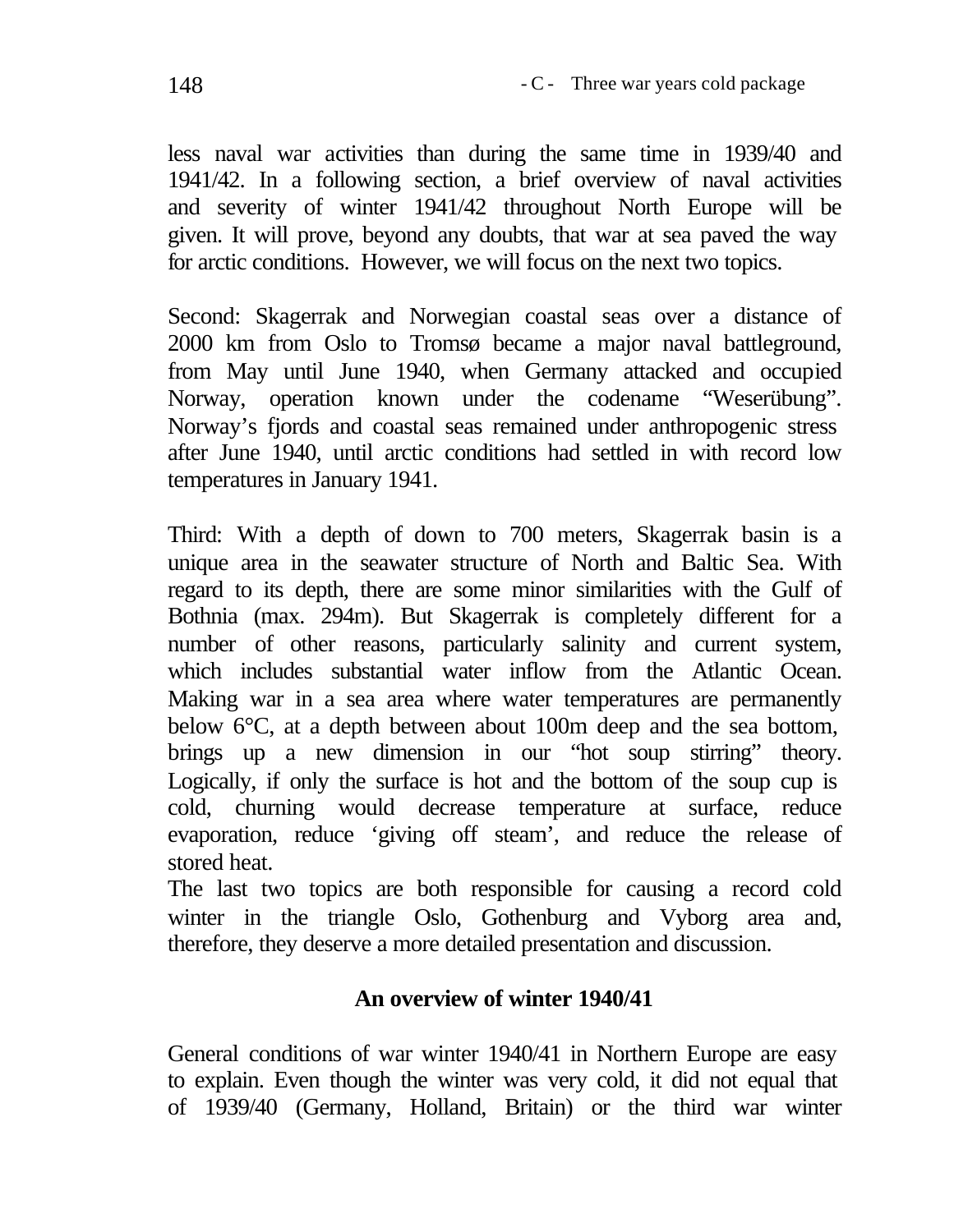1941/42, particularly in Sweden and the Netherlands. In Germany, the winter  $1940/41$  ranked the  $20<sup>th</sup>$  among about 150; in the Netherlands, it ranked the 33<sup>rd</sup> among about 150 <sup>c</sup>ice winters' between 1706 and 1946; and in Sweden it ranked the  $23<sup>rd</sup>$  among the coldest winters since 1757, while the winter of 1939/40 was the 9<sup>th</sup> or 10<sup>th</sup>.

All areas close to Skagerrak reached top ranking positions. For Southern Norway, it was established by a number of stations that the lowest temperatures ever measured had been recorded in January 1941. Southern and middle parts of Sweden had been colder than during January 1941 and, in some locations, even colder than in 1860, when most of the meteorological stations in the country had been commissioned. The greatest heat deficit was observed in the inner parts of Götaland and northern Dalarna. Even in Southern Sweden, severe night frost of -20°C and less was observed, which occurs very rarely.

Denmark recorded the coldest January since 1874. It is of particular interest that Northern Jutland of Denmark recorded temperatures varying from  $-20$  to  $-28^{\circ}$ C, while Southern Jutland was about six degrees 'warmer', recording from  $-16^{\circ}$  to  $-22^{\circ}$  Celsius. The cold centre of the winter 1940/41 was around Skagerrak.

## **Occupation of Norway**

WWII had started for just seven months when, in April 1940, Adolf Hitler sent the German Navy on attack missions against Norway. The well-prepared invasion plan "Weserübung" was to take place in one move. A minimum of six locations were targeted, Oslo and Kristiansand (Skagerrak), as well as Stavanger, Bergen, Trontheim, and Narvik, covering a distance of about 2,000 km, with numerous fjords, bights, islands and rocks.

During the campaign which lasted until June 1940, presumably 80 to 120 naval vessels and ca. 1,000 airplanes had been available in the service of the parties at war. Although the Norwegian Navy was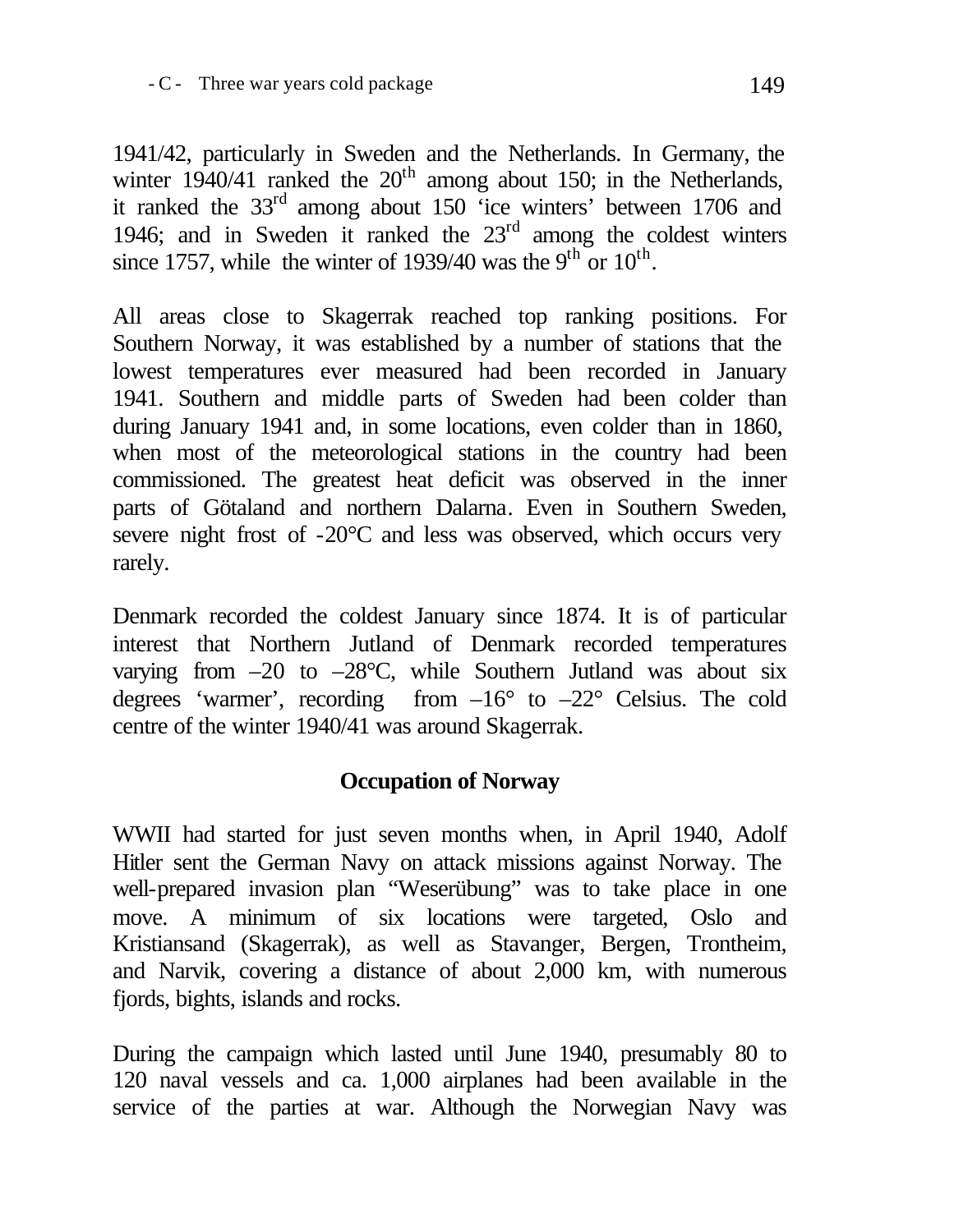small, it was able to lay sea mines with their fleet of a dozen mine layers and to use installed coastal batteries in a great number of locations. One of the first battles occurred in the vicinity of Narvik. On the  $10<sup>th</sup>$  of April 1940, five Royal Navy destroyers entered the harbour of Narvik, where five destroyers of the Kriegsmarine were seriously damaged, thereof two sunk. Six other German ships were also sunk. British Navy lost two destroyers.



Material and ammunition needed by the German forces were to be transported to various locations by about 50 vessels, with a total capacity of 250,000 tons. Loss of ships and tonnage during this campaign amounted to about 20% of the total ships/tonnage available, including two tank ships of 6,000 tons. The Campaign ended on the  $10<sup>th</sup>$  of June. During the struggle which lasted four months, a total of 34 naval vessels of about 500,000

tons, including 9 submarines, 19 destroyers or bigger ships, were sunk or damaged. The loss of naval vessels was equal on both sides.

The struggle between the Allies and the German naval forces continued along Norway's coast during the remaining months of 1940. British, Dutch and Polish submarines permanently navigated in the area to search and target German convoys and naval vessels.

#### **Stirring Skagerrak**

When evaluating any war at sea, we must be aware of the fact that the impact of stirring and churning the seawater body down to a depth of 60-80 meters is nothing compared to the situations which affects lower water masses. Due to a complex current system with quite different water masses coming from different sources, Skagerrak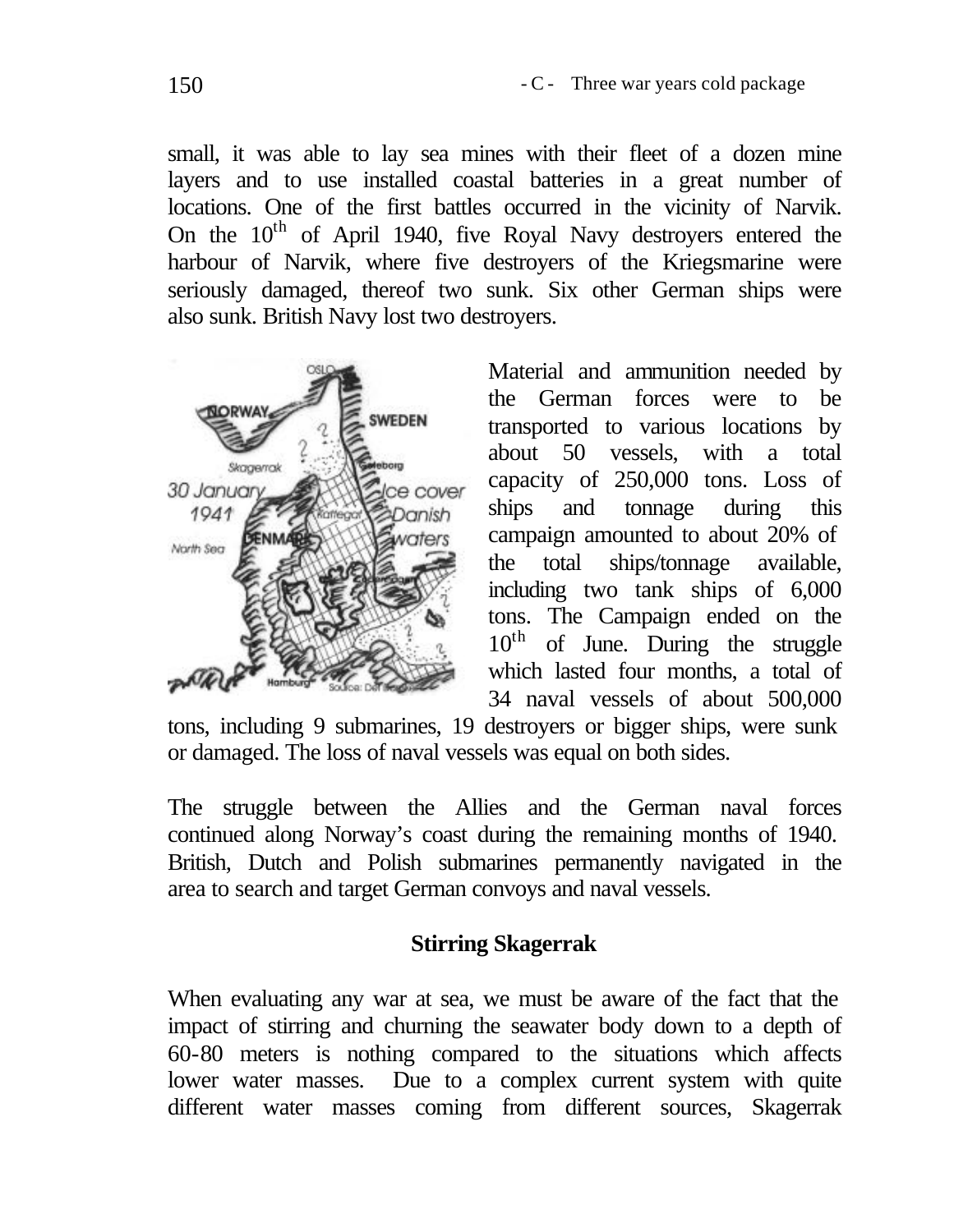makes it even worst. That is certainly interesting for ocean science but need not interfere with this investigation. Fine-tuned observation may not be needed if experiments are done by brute force. Carrying out war operations in the deep water areas of Skagerrak and along the Norwegian south-western coast is nothing more than a grand climatic adventure. Changed seawater structures will inevitable change winter conditions.



Most of the Skagerrak sea area is below 200 meters deep, the deepest point measuring 700 meters. The average temperature for the

whole water body will be of roughly 6°C in March and at peak time, in August, with hardly more than 1-2 degrees warmer. Even if the temperature of the surface layer can exceed 16°C in August, at more than 40 meters deep temperatures never exceed 10°C. As surface vessels have draughts of up to 10 meters, submarines submerged to 100 meters deep and depths charges were made to explode at any place between 5 and 150 meters deep, water structure at Skagerrak was easily stirred. Indeed, temperatures of the surface seawater at Freder and Torungen were lower between August and November 1940 than the long-term averages or the temperatures of the pervious  $years<sup>142</sup>$ .

One will never know what actually happened with Skagerrak seawater body in the summer and autumn of 1940. Not only that the data series in deep water layer have never been taken, but a complex current system would also limit computer modelling. But the way naval war has immediate impact on deep water layers can be convincingly demonstrated with reference to another location in Vestfjorden, in the vicinity of Narvik. At Skrova, the Norwegian Fishery Directory took deep-water temperatures from 1937 until 1943, except for the

l

<sup>142</sup> Bernaerts, Climate Change & Naval War, Victoria/CA 2005, p. 165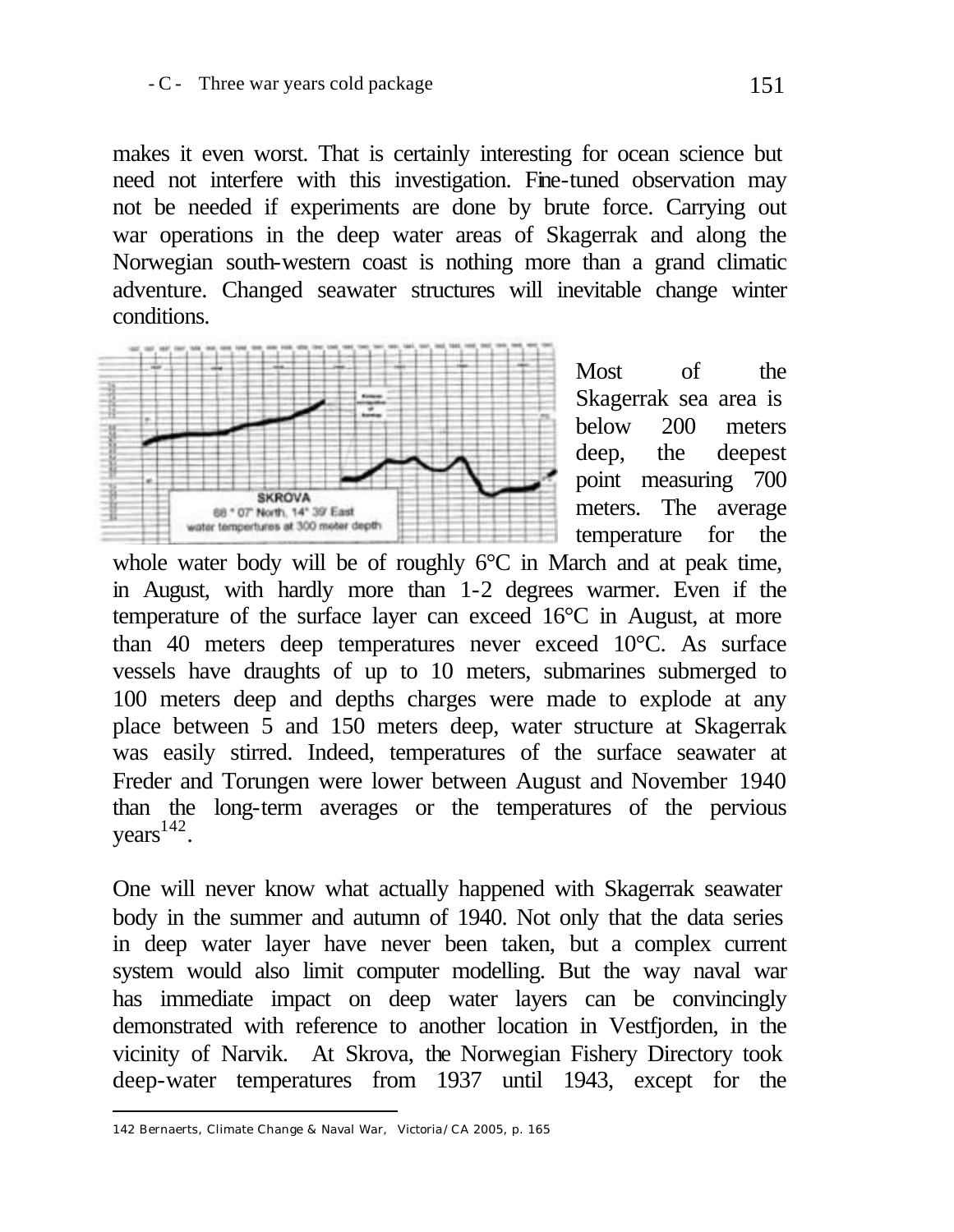occupation months, in the summer 1940. Below 200 meters water body temperatures no longer react to seasonal variations. From 1937 until the Germans' ambush, temperature at the depth of 300m run steadily between 6,6°C and 7,2°C. Suddenly, in July 1940, temperatures were more than 1°C lower and remained on a low and steady level until 1943 (between 5,8-6,3°C). Harbour and sea near Narvik saw a number of naval encounters. Skrova data give evidence of deep-reaching effects. Changing deep-sea water layers by one degree is a very serious climatical matter. Naval war between 1939 and 1945 made its impact many million times. Deep, complex and cold Skagerrak, together with many other deep water areas along the Norwegian coast had to bear many hundred thousands of events which changed the temperature (and salinity) structure of water body in the fjords and coastal seas.

Taking into account that a forceful current system can fairly exchange Skagerrak water $143$ , the occupation of Norway may be reflected in severe and early sea icing during the winter of 1940/41, which together with the pervious war winter of 1939/40 became heaviest ice winter in the north of Copenhagen in many decades. However, sea icing caused the earlier start of the winter 1940/41 (more than 14 days earlier than usual), while icing of 1939/40 started later than that. It seems obvious that the replacement of Skagerrak surface water took more time than usual, thus allowing an extreme early start of sea icing in Skagerrak and north Kattegat area. As the war was due to naval activities and weather was colder than during peacetime, an arctic winter could break into the region very early and with brutal force.

#### **Summing up Skagerrak Arctic Winter**

Climatologically, Norway is a maritime country. Weather is highly influenced by the warm Gulf Currents which extends their reach to the

l

<sup>143</sup> Water entering Skagerrak via the Jutland Current in the southwest, proceeding along Denmark's coast, turning anti clockwise at Sweden's coast to pass near the Oslo Fjord, the Norwegian Coast Current flowing southwestward until leaving Skagerrak and turning northwards and flowing along Norway's coast until reaching Norwegian Sea. In opposite direction a deep counter current injects highly saline Atlantic water into the Skagerrak depths.